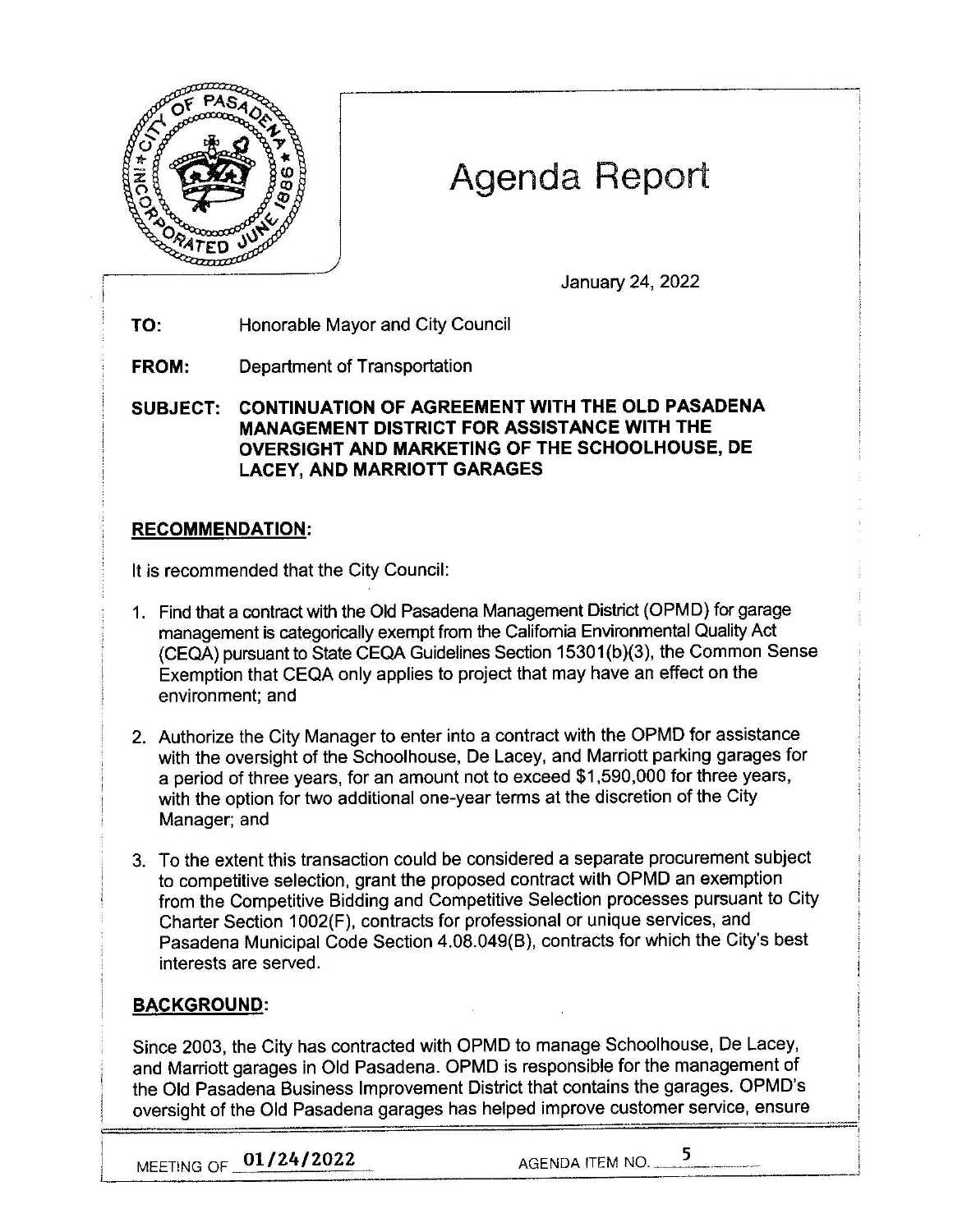Old Pasadena Parking Agreement January 24, 2022 Page 2 of 3

proper maintenance and upkeep of the garages, and helped prioritize maintenance and repair work, which has kept the garages operating in order to serve Old Pasadena visitors and residents. OPMD is able to coordinate their efforts in the district with the City's efforts in the garages to provide maximum coverage and responsiveness combined with knowledge of the district. The current contract with OPMD will expire on January 31, 2022.

At the November 1, 2021 City Council meeting, Council directed staff to enter into an agreement with Parking Concepts, Inc. to operate the City's nine garages for a period of three years, with two one-year extension terms. While the City transitions from three separate contracted garage operators to a single operator, it necessitates a new agreement with OPMD. Both the City and OPMD desire to continue the partnership. It is in the City's interest to continue our partnership with OPMD to assist with oversight of the Schoolhouse, De Lacey and Marriott garages, and to leverage OPMD's marketing abilities to assist with marketing efforts to ensure high occupancy in the facilities. Some tasks that OPMD will assist the City with include the following:

- Inspect the garages on a daily basis;
- Receipt and investigation of customer complaints;
- Provide community outreach to the Old Pasadena business community;
- Assist with marketing of rate changes and the new validation system;
- Develop and implement seasonal marketing events in the garage facilities; and
- Assist the City with efforts to add public art to the garages.

### **COUNCIL POLICY CONSIDERATION:**

The proposed contract is consistent with the City Council's goals to: (i) maintain fiscal responsibility and stability; (ii) improve, maintain and enhance public facilities and infrastructure; and, (iii) support and promote the quality of life and local economy.

#### **ENVIRONMENTAL ANALYSIS:**

This recommended action is categorically exempt from CEQA under section 15061 (b)(3), the Common Sense Exemption that CEQA only applies to projects which have the potential for causing a significant effect on the environment.